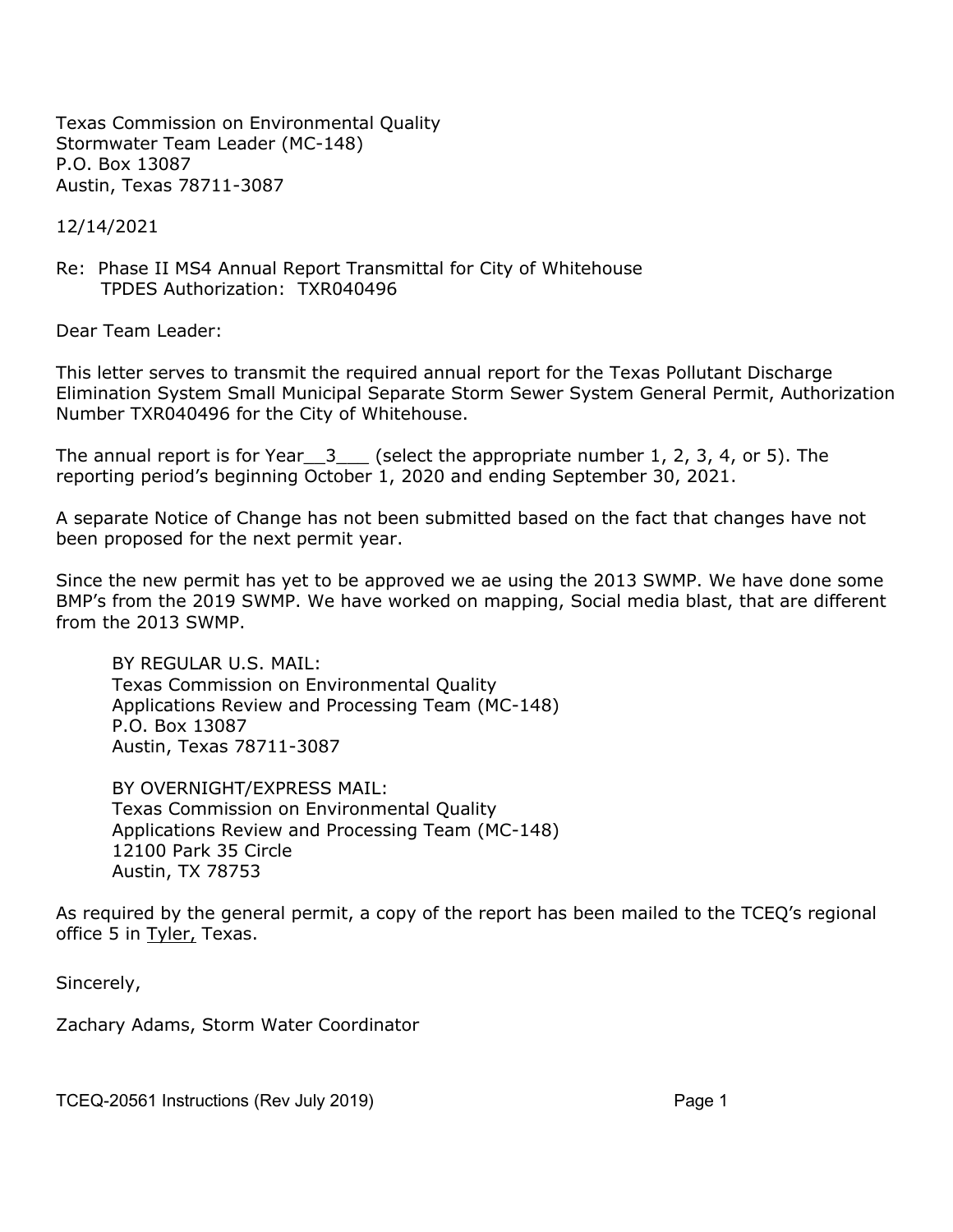# **Phase II (Small) MS4 Annual Report Form**

#### **TPDES General Permit Number TXR040000**

## **A. General Information**

Authorization Number: TXR040496

Reporting Year: 3

Annual Reporting Year Option Selected by MS4:

Calendar Year: 2020-2021

Permit Year: 3

Fiscal Year: 2021 Last day of fiscal year: (September 30)

Reporting period beginning date: (month/date/year) \_October 1, 2020

Reporting period end date: (month/date/year) September 30, 2021

MS4 Operator Level: Small MS4 Name of MS4: City of Whitehouse

Contact Name: Zachary Adams Telephone Number: 903-510-7510

Mailing Address: PO Box 776, Whitehouse, TX 75791

E-mail Address: zadams@whitehousetx.org

A copy of the annual report was submitted to the TCEQ Region: **YES**\_\_\_

Region the annual report was submitted to: TCEQ Region 5 Tyler\_ YES

## **B. Status of Compliance with the MS4 GP and SWMP**

1. Provide information on the status of complying with permit conditions: (TXR040000 Part IV.B.2)

|                                                                                                    | <b>Yes</b> | <b>No</b> | <b>Explain</b>                                                           |
|----------------------------------------------------------------------------------------------------|------------|-----------|--------------------------------------------------------------------------|
| Permittee is currently in compliance with the<br>SWMP as submitted to and approved by the<br>TCEQ. | Χ          |           | <b>Submitted NOI Two</b><br>years ago and still<br>waiting for Approval. |
| Permittee is currently in compliance with<br>recordkeeping and reporting requirements.             | X          |           | Have kept logs and<br>data for year.                                     |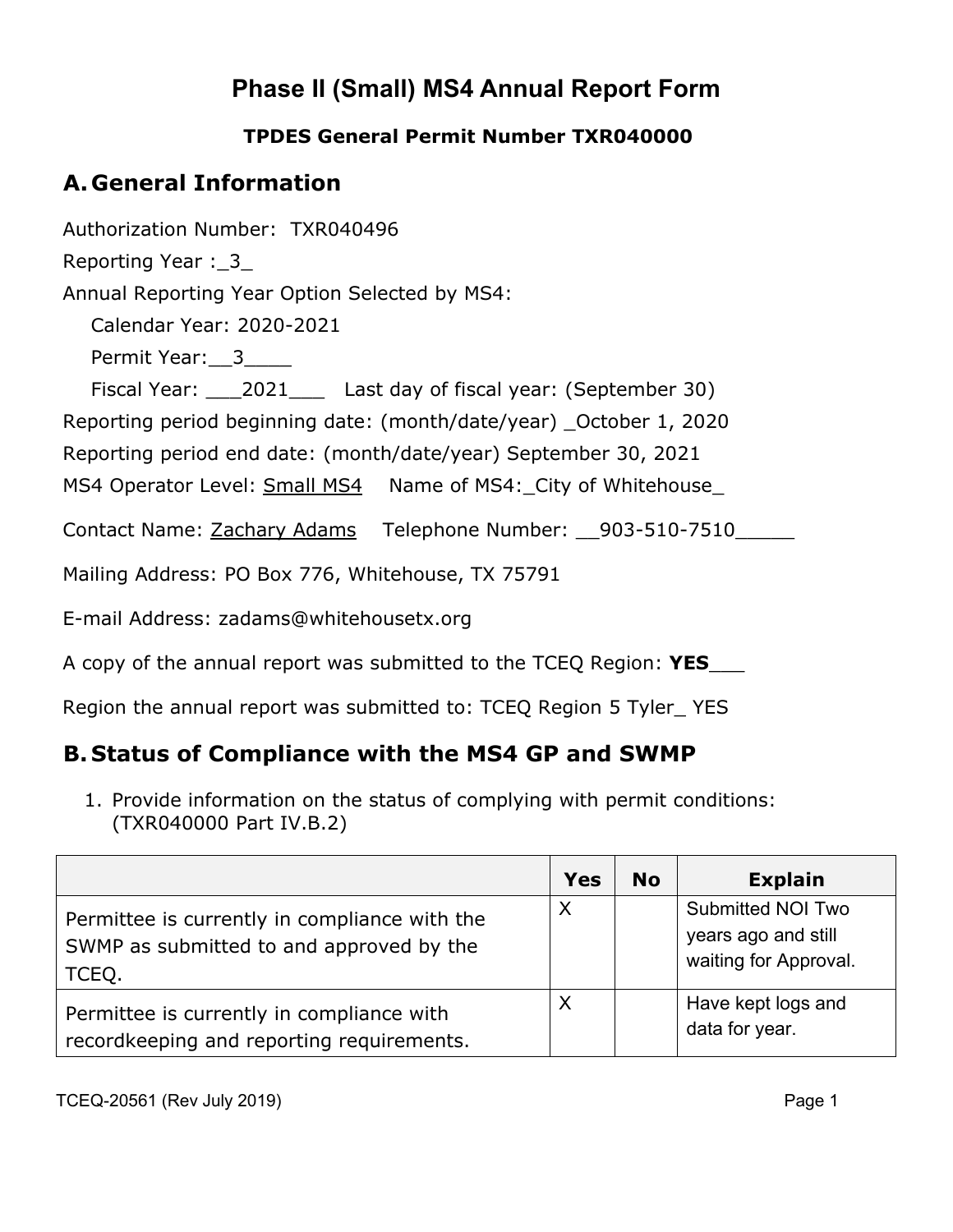| Permittee meets the eligibility requirements of the<br>permit (e.g., TMDL requirements, Edwards<br>Aquifer limitations, compliance history, etc.). | $\times$ | Yes, we are in compliance<br>and using previous storm<br>water permit as asked to by<br>TCEQ till new one is<br>approved. |
|----------------------------------------------------------------------------------------------------------------------------------------------------|----------|---------------------------------------------------------------------------------------------------------------------------|
| Permittee conducted an annual review of its<br>SWMP in conjunction with preparation of the<br>annual report                                        | х        | Looked over and discussed<br>what we met and did not<br>meet.                                                             |

2. Provide a general assessment of the appropriateness of the selected BMPs. You may use the table below to meet this requirement (**see Example 1 in instructions**):

| MCM(s)      | <b>BMP</b>                               | BMP is appropriate for reducing the discharge<br>of pollutants in stormwater (Answer Yes or No<br>and explain)                                                                         |
|-------------|------------------------------------------|----------------------------------------------------------------------------------------------------------------------------------------------------------------------------------------|
| <b>PE-1</b> | Social Media Blast                       | Yes, it will not directly affect the reduce in discharge but will help people<br>learn about and hopefully stop littering and putting things that could be<br>toxic down storm drains. |
| PE-3        | <b>Storm Water Page</b>                  | Yes, but by putting out information that is beneficial to the public we can<br>help stop illicit discharge.                                                                            |
| $ID-5$      | <b>Reduce Sanitary Sewer</b><br>Overflow | Yes, With the constant maintenance we run along side with tv<br>inspections we have reduced the amount of overflows.                                                                   |
| $C-3$       | <b>Construction Site</b><br>Inspections  | Yes, this helps stop a lot of the discharge at the source. We have tried<br>to keep an eye on proper silt fencing and trash around construction<br>properties.                         |
| $GH-7$      | <b>Storm Drain Cleaning</b>              | Yes, this helps with build up and maintaining storm drain structures for<br>longevity as well as preventing flooding. Using GIS we maintain areas.                                     |
|             |                                          |                                                                                                                                                                                        |
|             |                                          |                                                                                                                                                                                        |

3. Describe progress towards achieving the goal of reducing the discharge of pollutants to the MEP. If no progress was made or the BMP did not result in a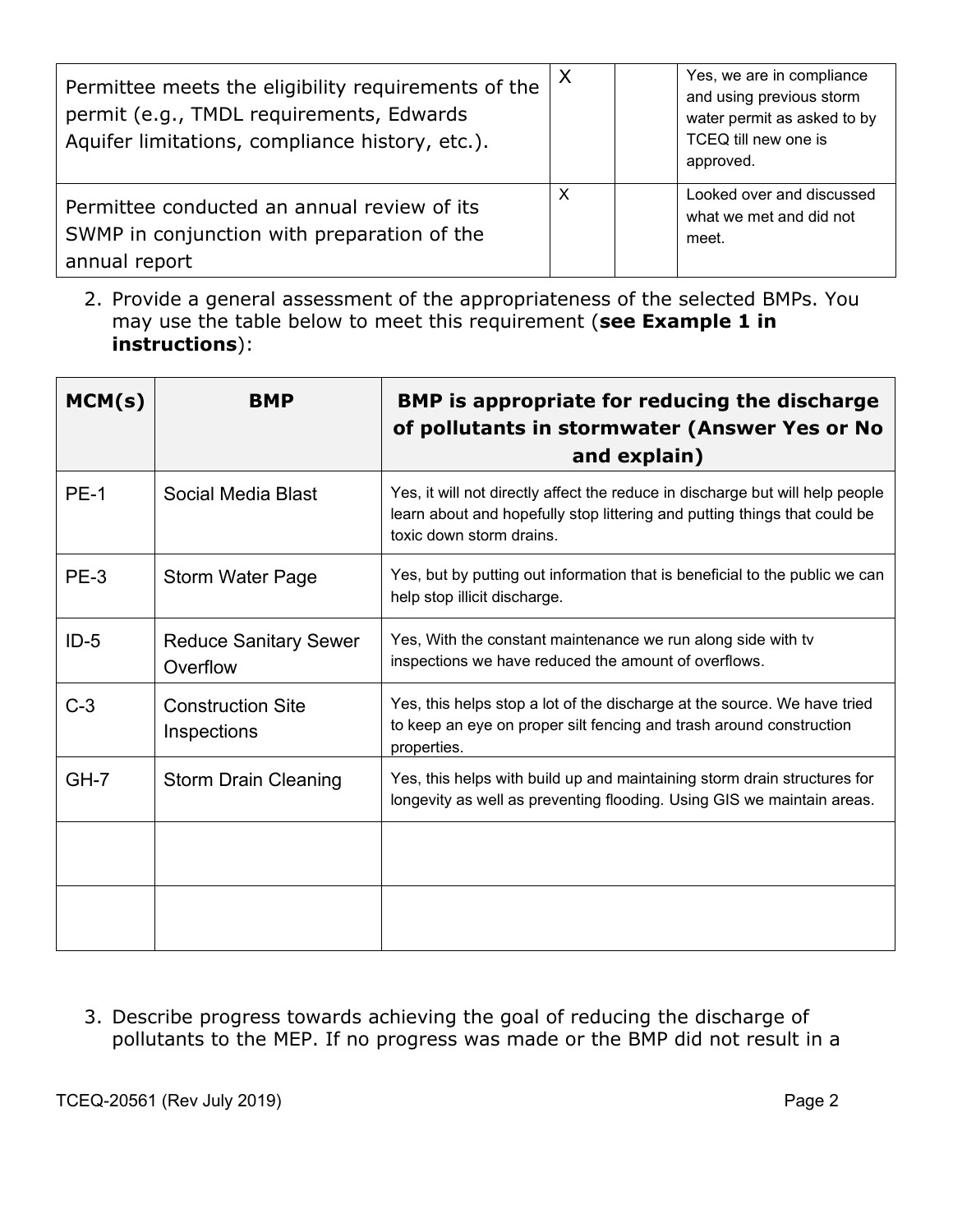reduction in pollutants, provide an explanation. Use the table below to meet this requirement (**see Example 2 in instructions**):

| <b>MCM</b>     | <b>BMP</b>      | <b>Information</b><br><b>Used</b> | Quantity  | <b>Units</b>            | Does the BMP Demonstrate<br>a Direct Reduction in<br><b>Pollutants? (Answer Yes or</b><br>No and explain)                                                    |
|----------------|-----------------|-----------------------------------|-----------|-------------------------|--------------------------------------------------------------------------------------------------------------------------------------------------------------|
| 1              | PE <sub>1</sub> | <b>Newsletter</b>                 | 1600      | Online<br>Post          | No, It helps the public be informed about<br>the storm water do's and don'ts.                                                                                |
| $\overline{2}$ | $PI-2$          | <b>Stream Cleanup</b>             | Variable  | Online and<br>in person | Yes, it does help with reduction in<br>pollutants. We had a couple of cleanup<br>days at Blackhawk creek where trees<br>were removed and trash out of Creek. |
| 3              | $ID-3$          | <b>Illicit Discharge</b>          | As Needed | Website                 | Yes, We have a link on website to report<br>illegal dumping but have received no<br>complaints this year.                                                    |
| 4              | $C-3$           | Construction<br>Inspection.       | As Needed | In person               | Yes, With the help of the Code<br>enforcement we are able to reduce the<br>trash and help the construction sites keep<br>clean. Resulting in less discharge  |

4. Provide the measurable goals for each of the MCMs, and an evaluation of the success of the implementation of the measurable goals (**see Example 3 in instructions):**

| MCM(s)      | <b>Measurable</b><br>Goal(s) | Explain progress toward goal or how goal was<br>achieved.<br>If goal was not accomplished, please explain.                                                  |
|-------------|------------------------------|-------------------------------------------------------------------------------------------------------------------------------------------------------------|
| <b>PE-1</b> | <b>Utility Bill Insert</b>   | City manager has done a great job with implementing the information<br>through an online weekly update. She has included several stormwater<br>information. |
| $PI-2$      | <b>Stream Cleanup</b>        | We had a couple clean up days through Blackhawk trail along with Keep<br>Whitehouse Beautiful having a Fall Trash Roundup.                                  |
| $ID-3$      | Illicit discharge            | We have not have any reports from the website of Illicit discharge<br>reported. We are unaware of any such spots.                                           |
| $ID-7$      | Reduce Illegal<br>Dumping    | There are no known illegal dumping sights.                                                                                                                  |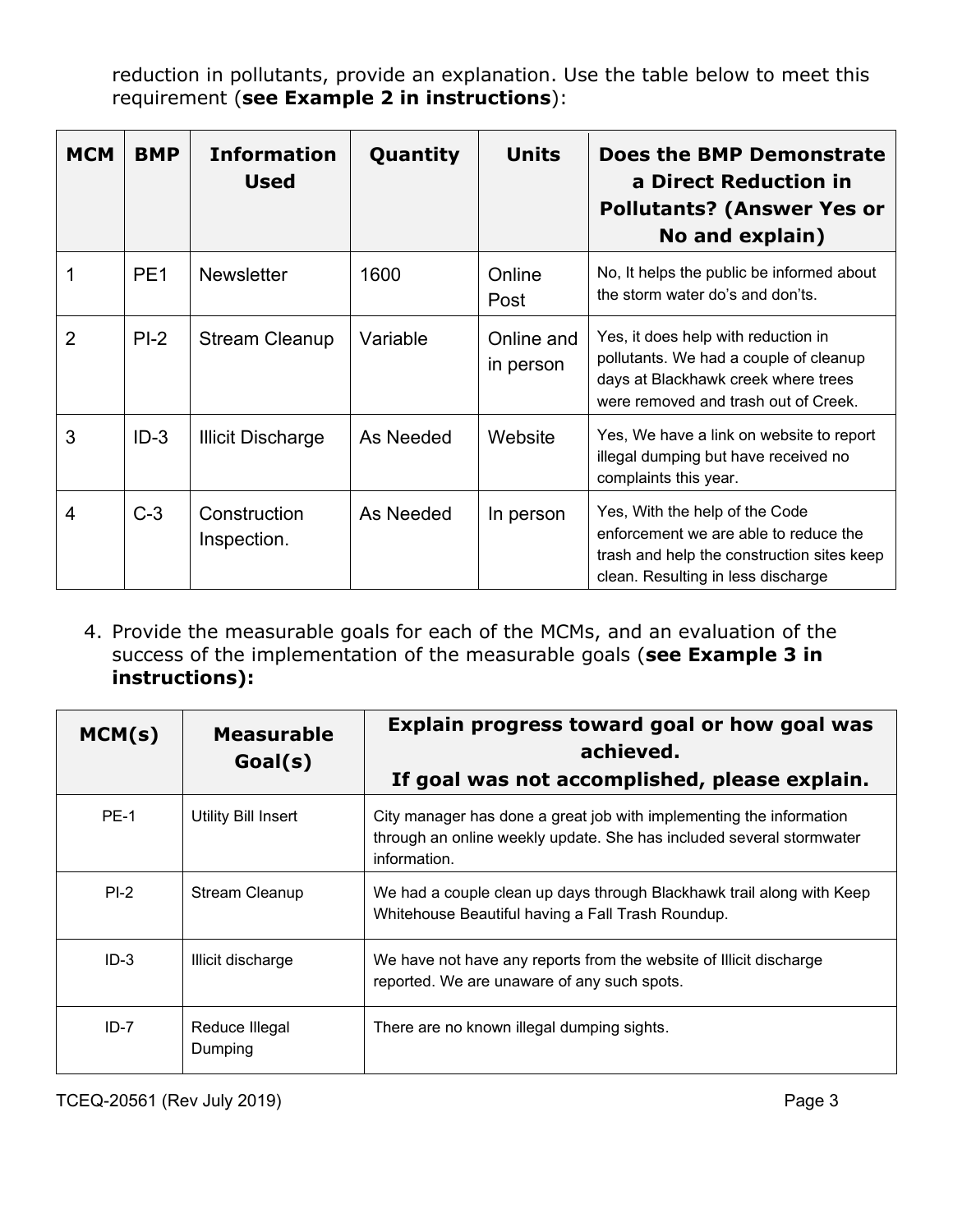| $C-3$  | Construction Inspection | City hired a Building Inspector/ Code Enforcement employee to Constantly<br>inspect sites and help with notice of silt fencing and keeping things clean<br>around sites.            |
|--------|-------------------------|-------------------------------------------------------------------------------------------------------------------------------------------------------------------------------------|
| $GH-3$ | Vehicle Washing         | We have a wash bay we use and document use along with quarterly<br>cleanings.                                                                                                       |
| $GH-2$ | Vehicle Maintenance     | We have work done through shops. So we have no disposal of oils and<br>fluids of trucks.                                                                                            |
| $GH-7$ | Storm Drain Cleaning    | We have cleaned out ditches and maintained the cleaning up of inlets and<br>outlets in the city. We go out before, During and after rain to make sure<br>they are working properly. |

## **C. Stormwater Data Summary**

Provide a summary of all information used, including any lab results (if sampling was conducted) to assess the success of the SWMP at reducing the discharge of pollutants to the MEP. For example, did the MS4 conduct visual inspections, clean the inlets, look for illicit discharge, clean streets, look for flow during dry weather, etc.?

#### **D.Impaired Waterbodies**

1. Identify whether an impaired water within the permitted area was added to the latest EPA-approved 303(d) list or the Texas Integrated Report of Surface Water Quality for CWA Sections 305(b) and 303(d). List any newly-identified impaired waters below by including the name of the water body and the cause of impairment.

No Impaired water in the Whitehouse Location.

2. If applicable, explain below any activities taken to address the discharge to impaired waterbodies, including any sampling results and a summary of the small MS4's BMPs used to address the pollutant of concern.

3. Describe the implementation of targeted controls if the small MS4 discharges to an impaired water body with an approved TMDL.

N/A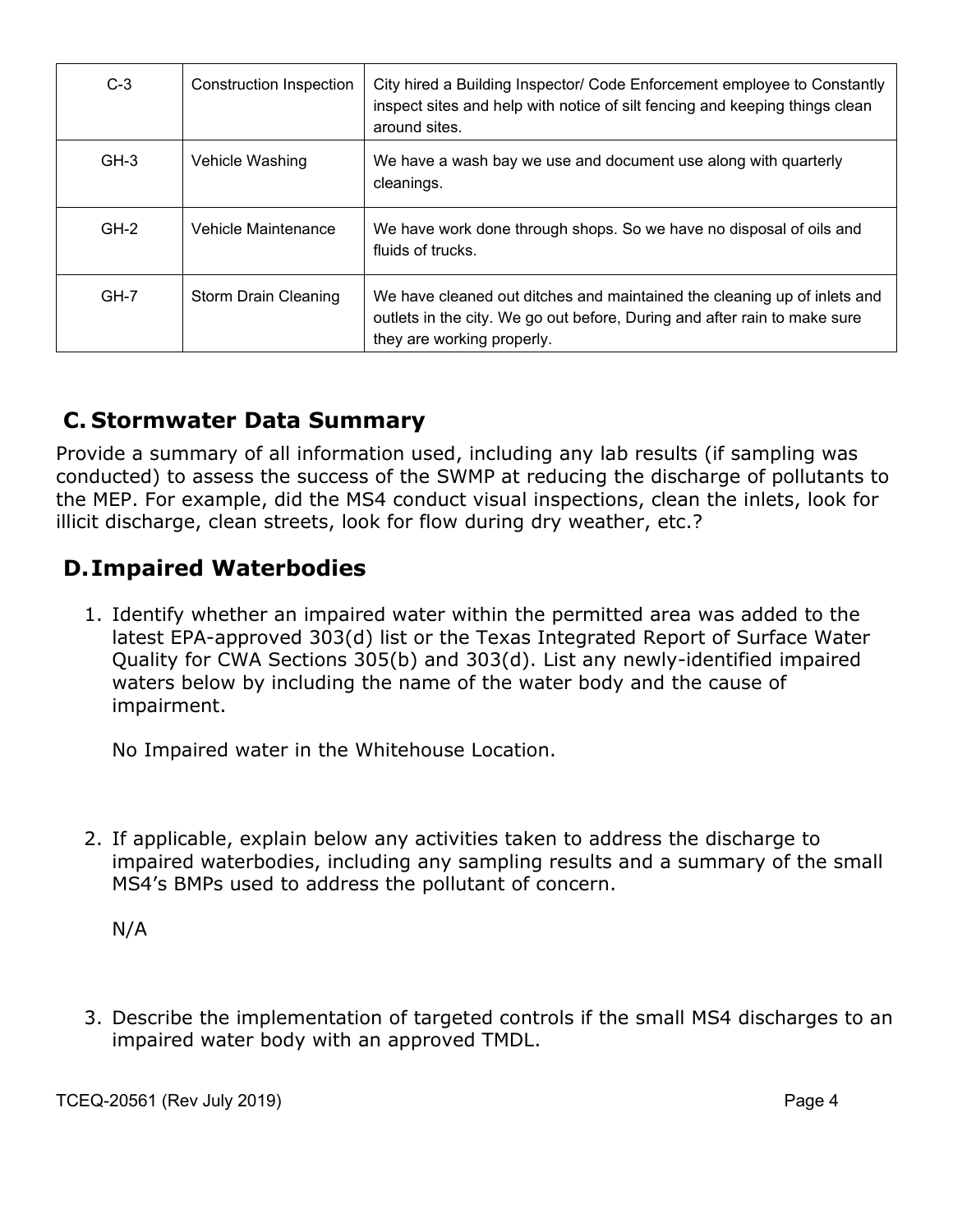4. Report the benchmark identified by the MS4 and assessment activities:

N/A

| <b>Benchmark</b><br><b>Parameter</b><br>(Ex: Total<br><b>Suspended</b><br>Solids)    | <b>Benchmark</b><br><b>Value</b> | <b>Description of additional</b><br>sampling or other assessment<br>activities | Year(s)<br>conducted |
|--------------------------------------------------------------------------------------|----------------------------------|--------------------------------------------------------------------------------|----------------------|
| Color, Odor, Clarity,<br>Floating solids,<br>Settled, suspended,<br>foam, oil, Sheen | Description of<br>Observation    | N/A                                                                            | 2019-2020            |
|                                                                                      |                                  |                                                                                |                      |

5. Provide an analysis of how the selected BMPs will be effective in contributing to achieving the benchmark:

| <b>Benchmark Parameter</b>                                                        | <b>Selected BMP</b>                        | <b>Contribution to</b><br>achieving Benchmark                                                          |
|-----------------------------------------------------------------------------------|--------------------------------------------|--------------------------------------------------------------------------------------------------------|
| Color, Odor, Clarity, Floating<br>solids, Settled, suspended,<br>foam, oil, Sheen | <b>Illicit Discharge</b><br>Investigations | Ensure storm water areas are<br>monitored and no illicit<br>discharge is being charged<br>into system. |
|                                                                                   |                                            |                                                                                                        |
|                                                                                   |                                            |                                                                                                        |
|                                                                                   |                                            |                                                                                                        |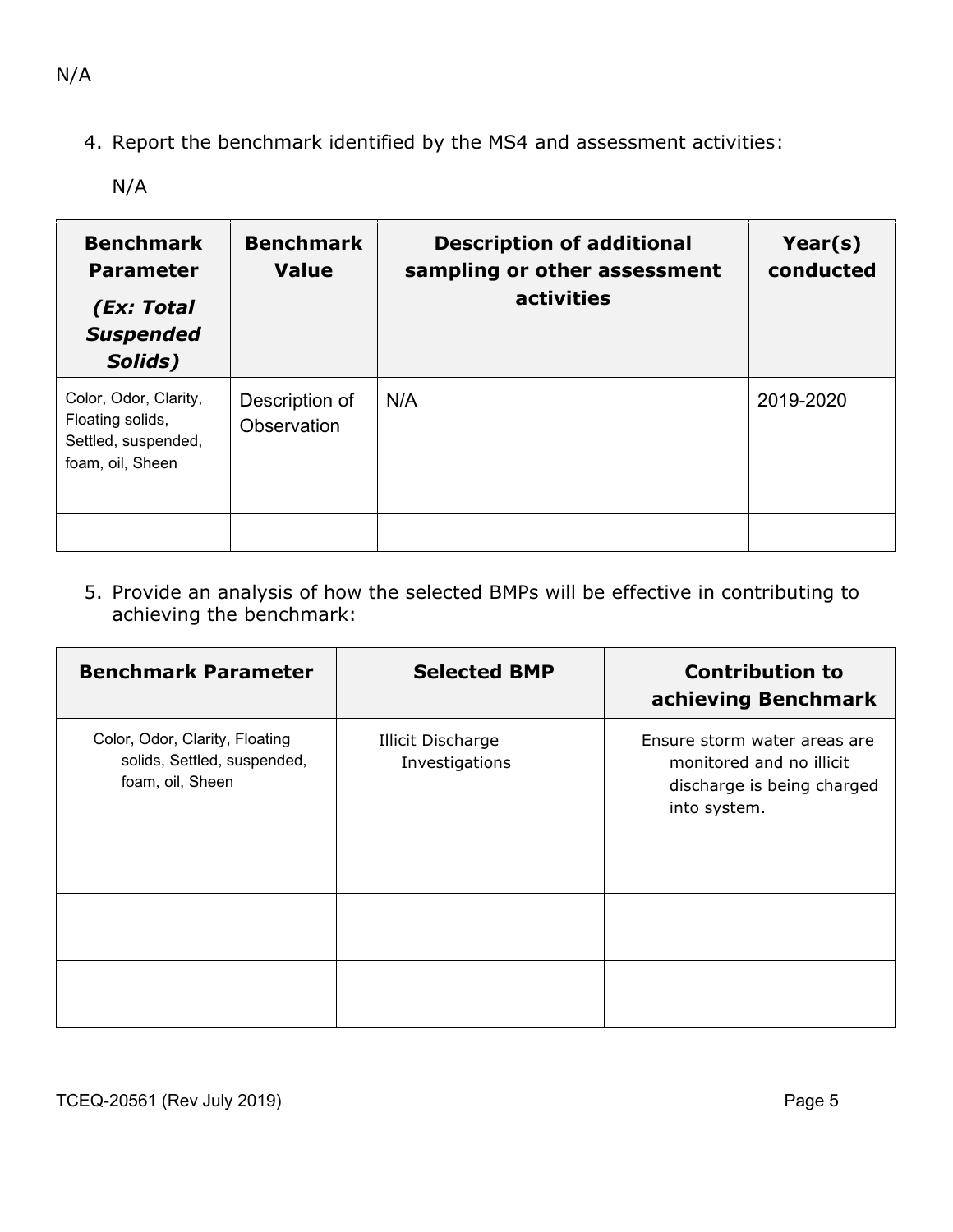6. If applicable, report on focused BMPs to address impairment for bacteria:

| <b>Description of</b><br>bacteria-focused BMP | <b>Comments/Discussion</b>                                                                                             |
|-----------------------------------------------|------------------------------------------------------------------------------------------------------------------------|
| Illicit discharge Investigations              | Would help to eliminate contaminates that<br>would be harmful to environment.                                          |
| Dry Weather Screenings                        | Helping check non storm water inflows would<br>help make sure not illegal or harmful bacteria<br>were entering system. |
|                                               |                                                                                                                        |
|                                               |                                                                                                                        |

7. Assess the progress to determine BMP's effectiveness in achieving the benchmark.

For example, the MS4 may use the following benchmark indicators:

- number of sources identified or eliminated;
- number of illegal dumpings;
- increase in illegal dumping reported;
- number of educational opportunities conducted;
- reductions in sanitary sewer flows (SSOs); /or
- increase in illegal discharge detection through dry screening.

| <b>Benchmark Indicator</b>                | <b>Description/Comments</b>                                                                                            |
|-------------------------------------------|------------------------------------------------------------------------------------------------------------------------|
| Utility Bill Insert and Social Media Post | Will help direct people to website and inform them of<br>ways to not charge toxic and harmful products into<br>system. |
|                                           |                                                                                                                        |
|                                           |                                                                                                                        |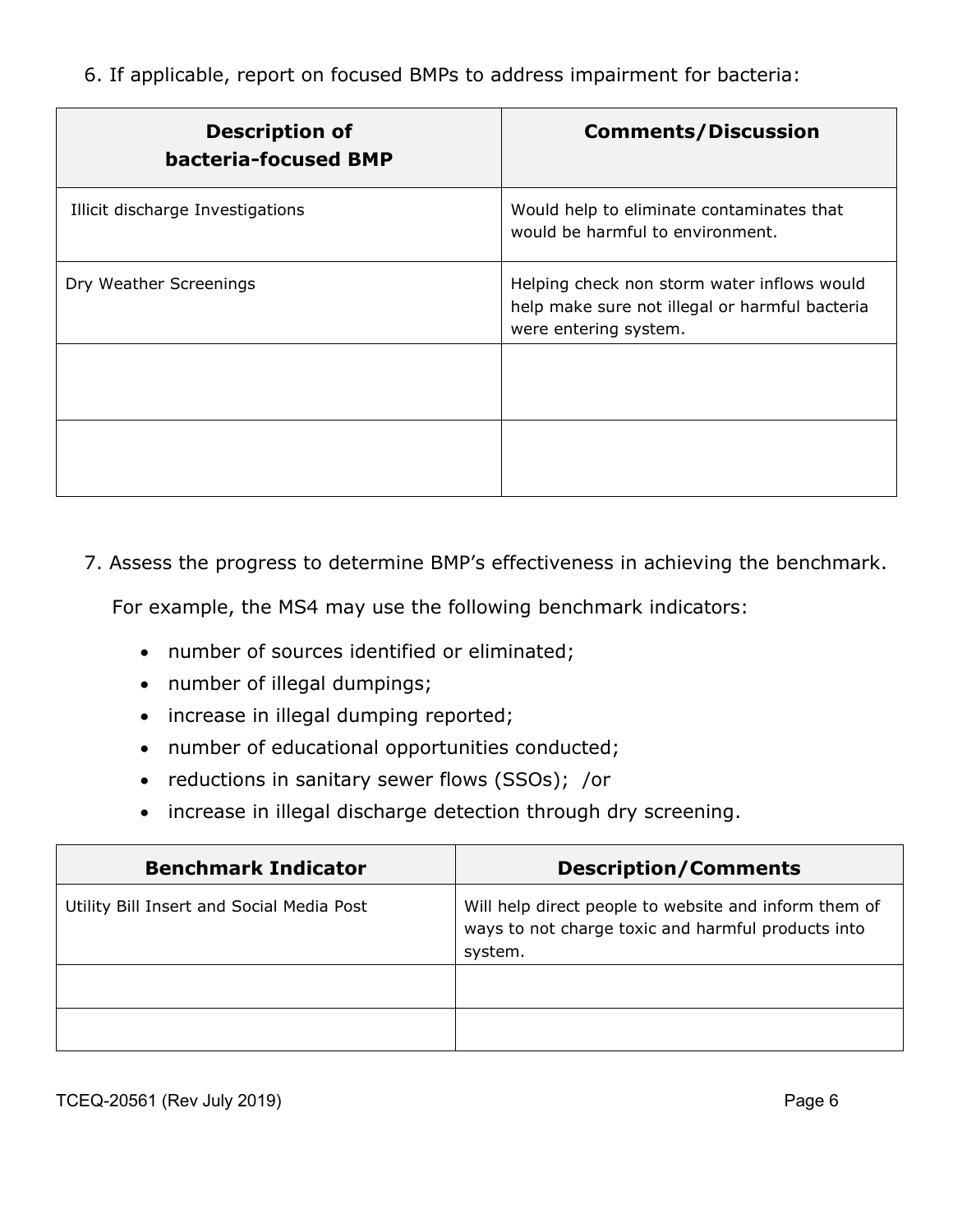### **E. Stormwater Activities**

Describe activities planned for the next reporting year:

| MCM(s) | <b>BMP</b>                  | <b>Stormwater</b><br><b>Activity</b>                | <b>Description/Comments</b>                                                              |
|--------|-----------------------------|-----------------------------------------------------|------------------------------------------------------------------------------------------|
| 1.6    | <b>Stormwater Page</b>      | Update links to<br>educational material.            | Provide TCEQ Links to classroom material.                                                |
| 1.7    | Social Media Post           | Provide social media post<br>related to storm water | Continue to post stuff to social media regarding<br>stormwater.                          |
| 2.1    | <b>MS4 Mapping</b>          | Update maps with<br>changes and maintenance         | We have switched to municite and are currently<br>updating the utilities map.            |
| 2.4    | Education and<br>Training   | Provide and attend<br>training once annually        | Plan on attending classes to learn more about<br>storm water.                            |
| 5.1    | <b>Facilities Inventory</b> | Stormwater issues at<br>facilities                  | Help create a routine and cleaning and fixing of<br>any stormwater issues at facilities. |

#### **F. SWMP Modifications**

1. The SWMP and MCM implementation procedures are reviewed each year.

Yes X No

2. Changes have been made or are proposed to the SWMP since the NOI or the last annual report, including changes in response to TCEQ's review. \_\_\_\_Yes \_\_X\_No

If "Yes," report on changes made to measurable goals and BMPs: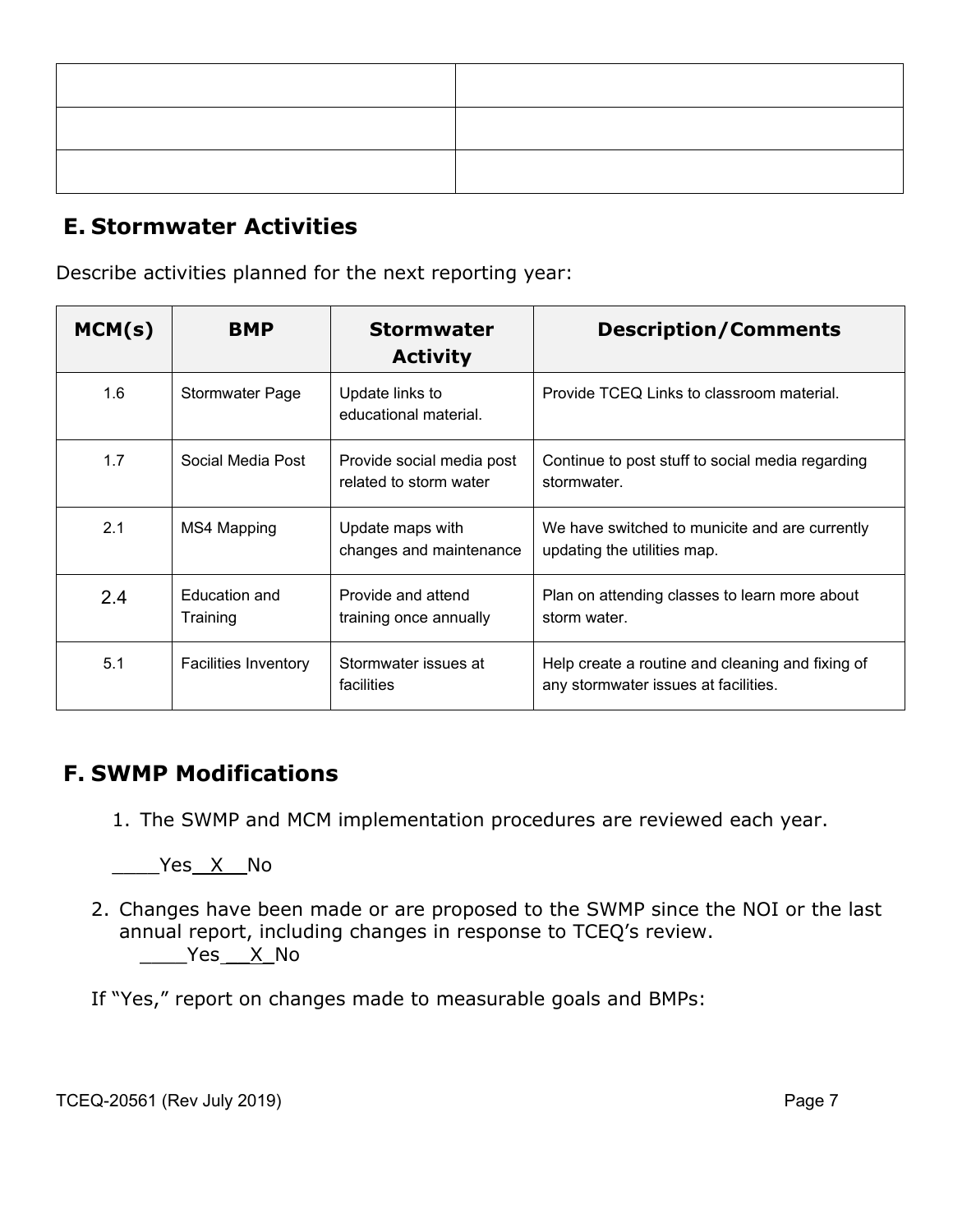| MCM(s) | <b>Measurable</b><br>Goal(s) or BMP(s) | <b>Implemented or Proposed Changes</b><br>(Submit NOC as needed) |
|--------|----------------------------------------|------------------------------------------------------------------|
|        |                                        |                                                                  |
|        |                                        |                                                                  |
|        |                                        |                                                                  |
|        |                                        |                                                                  |
|        |                                        |                                                                  |
|        |                                        |                                                                  |
|        |                                        |                                                                  |
|        |                                        |                                                                  |
|        |                                        |                                                                  |

**Note:** If changes include additions or substitutions of BMPs, include a written analysis explaining why the original BMP is ineffective or not feasible, and why the replacement BMP is expected to achieve the goals of the original BMP.

3. Explain additional changes or proposed changes not previously mentioned (i.e. dates, contacts, procedures, annexation of land, etc.).

## **G. Additional BMPs for TMDLs and I-Plans**

Provide a description and schedule for implementation of additional BMPs that may be necessary, based on monitoring results, to ensure compliance with applicable TMDLs and implementation plans.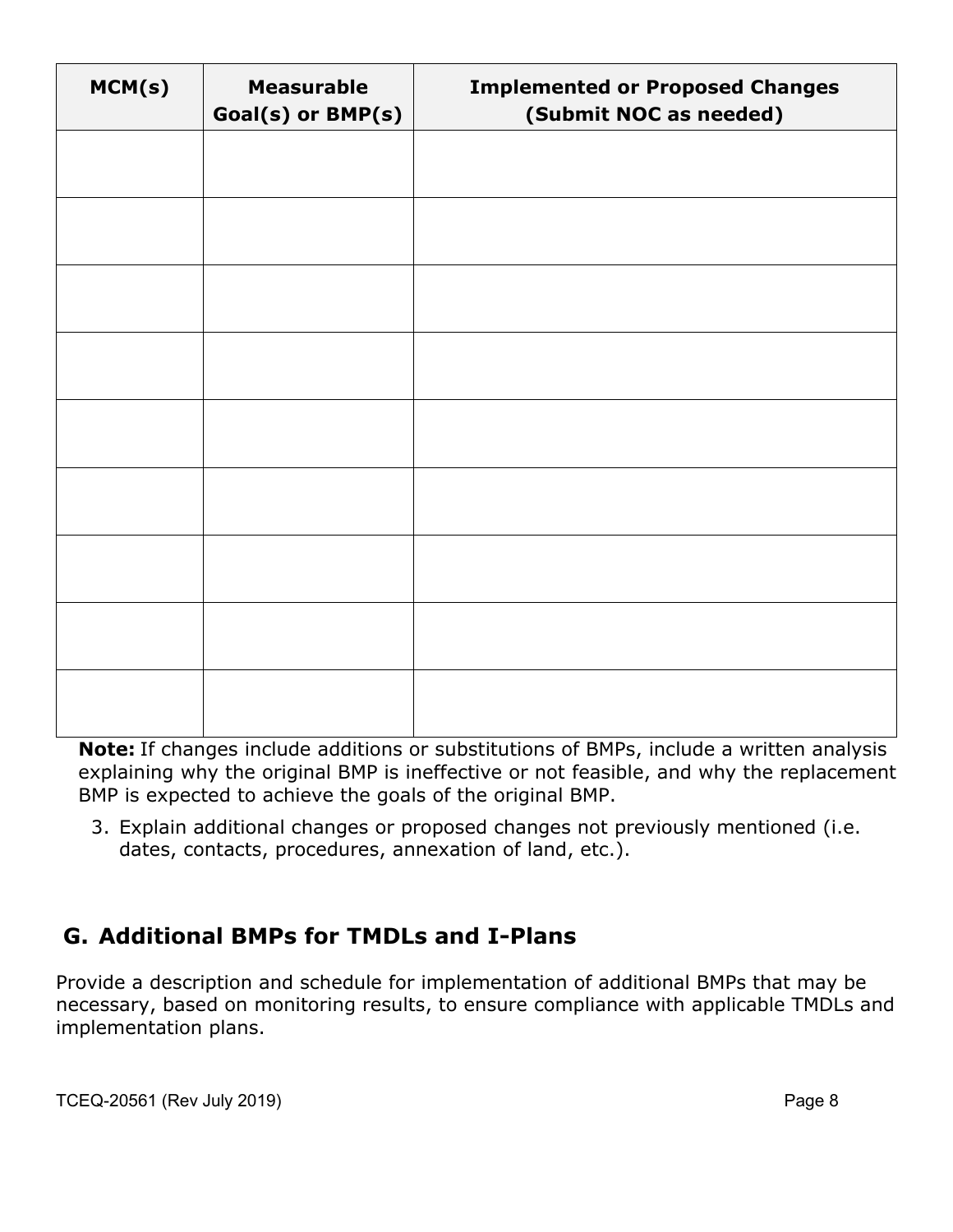| <b>BMP</b> | <b>Description</b> | <b>Implementation</b><br><b>Schedule (start</b><br>date, etc.) | <b>Status/Completion Date</b><br>(completed, in progress,<br>not started) |
|------------|--------------------|----------------------------------------------------------------|---------------------------------------------------------------------------|
|            |                    |                                                                |                                                                           |
|            |                    |                                                                |                                                                           |
|            |                    |                                                                |                                                                           |
|            |                    |                                                                |                                                                           |

#### **H. Additional Information**

1. Is the permittee relying on another entity to satisfy any permit obligations?

 $\frac{1}{2}$  Yes  $\frac{1}{2}$  X No

If "Yes," provide the name(s) of other entities and an explanation of their responsibilities (add more spaces or pages if needed).

Name and Explanation:

Name and Explanation:

Name and Explanation:

Name and Explanation:

2.a. Is the permittee part of a group sharing a SWMP with other entities?

 $\frac{1}{2}$  Yes  $\frac{1}{2}$  X\_ No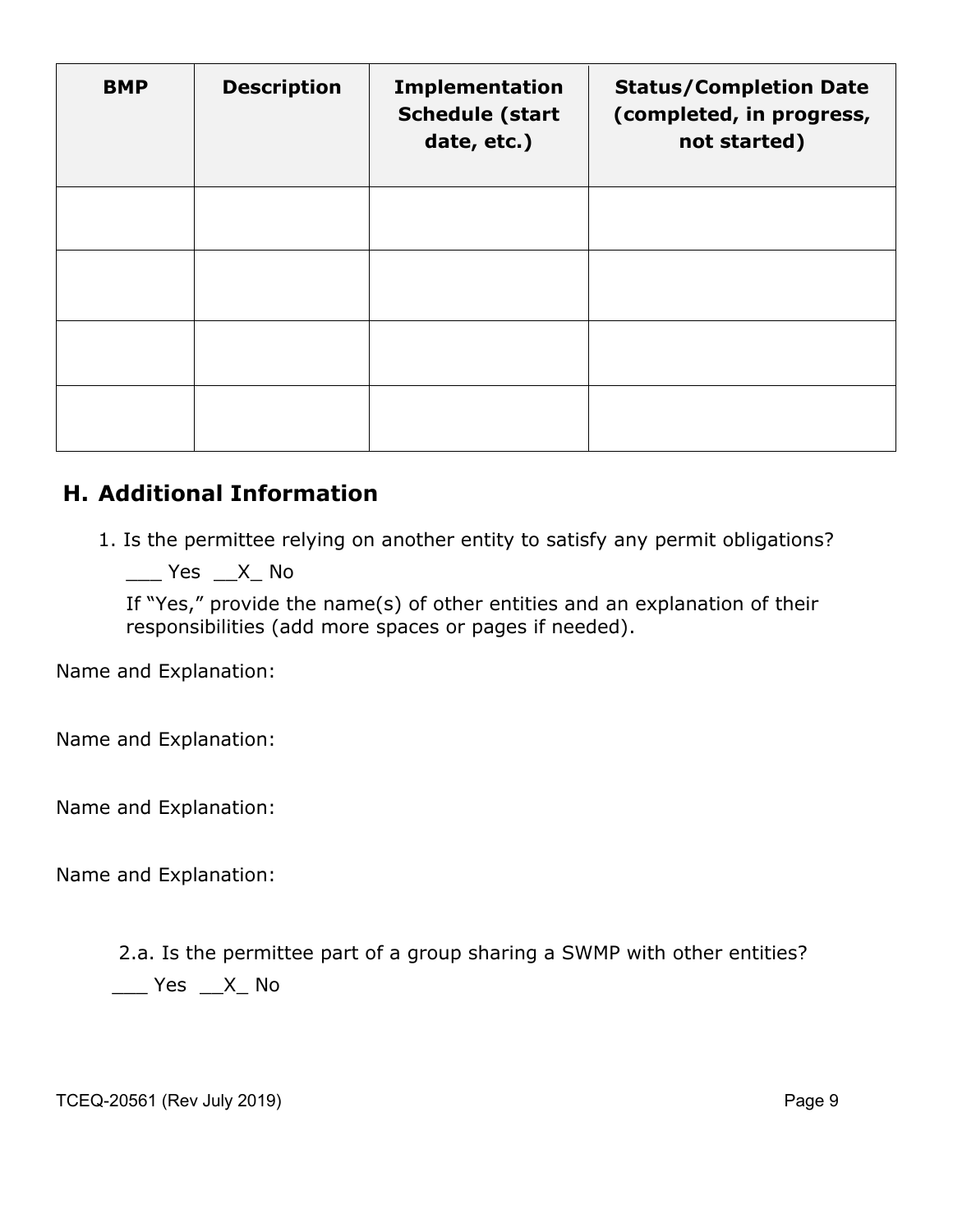2.b. If "yes," is this a system-wide annual report including information for all permittees?

 $Yes$   $X$  No

If "Yes," list all associated authorization numbers, permittee names, and SWMP responsibilities of each member (add additional spaces or pages if needed):

| Authorization Number: Authorization of the state of the state of the state of the state of the state of the state of the state of the state of the state of the state of the state of the state of the state of the state of t | Permittee:                                                                                                                                                                                                                     |
|--------------------------------------------------------------------------------------------------------------------------------------------------------------------------------------------------------------------------------|--------------------------------------------------------------------------------------------------------------------------------------------------------------------------------------------------------------------------------|
| Authorization Number: Authorization Number:                                                                                                                                                                                    | Permittee:<br>the contract of the contract of the contract of                                                                                                                                                                  |
| Authorization Number: Authorization Number:                                                                                                                                                                                    | Permittee: when the control of the control of the control of the control of the control of the control of the control of the control of the control of the control of the control of the control of the control of the control |
| <b>Authorization Number:</b>                                                                                                                                                                                                   | Permittee:                                                                                                                                                                                                                     |

#### **I. Construction Activities**

1. The number of construction activities that occurred in the jurisdictional area of the MS4 (Large and Small Site Notices submitted by construction site operators):

 $N/A$ 

2a. Does the permittee utilize the optional seventh MCM related to construction?

\_\_\_ Yes \_X\_\_ No

2b. If "yes," then provide the following information for this permit year:

| The number of municipal construction activities<br>authorized under this general permit |                             |
|-----------------------------------------------------------------------------------------|-----------------------------|
| The total number of acres disturbed for municipal                                       | 0- The city has no plans to |
| construction projects                                                                   | build or construct.         |

*Note: Though the seventh MCM is optional, implementation must be requested on the NOI or on a NOC and approved by the TCEQ.*

### **J. Certification**

If this is this a system-wide annual report including information for all permittees, each permittee shall sign and certify the annual report in accordance with 30 TAC §305.128 (relating to Signatories to Reports).

TCEQ-20561 (Rev July 2019) TCEQ-20561 (Rev July 2019)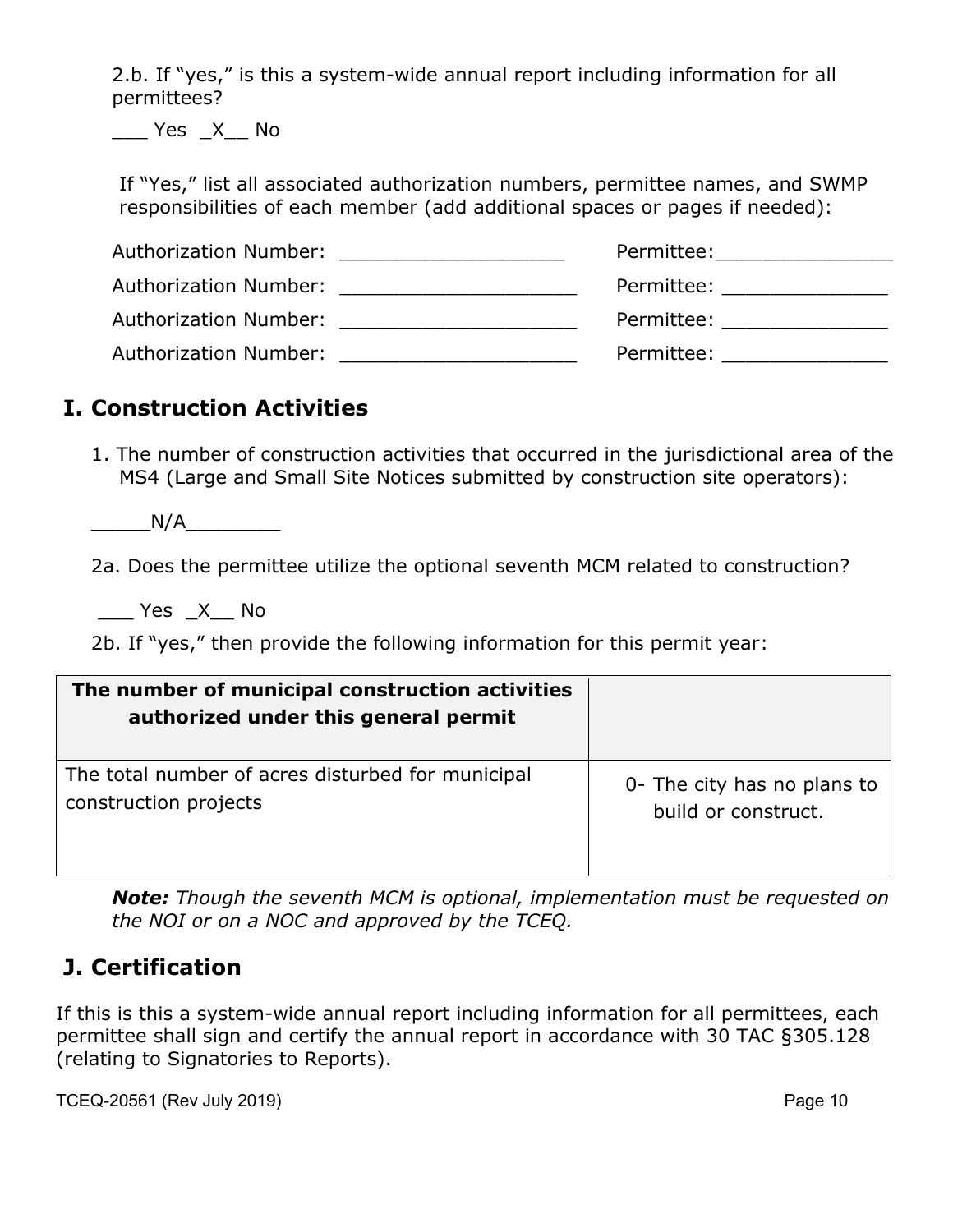*I certify under penalty of law that this document and all attachments were prepared under my direction or supervision in accordance with a system designed to assure that qualified personnel properly gathered and evaluated the information submitted. Based on my inquiry of the person or persons who manage the system, or those persons directly responsible for gathering the information, the information submitted is, to the*  best of my knowledge and belief, true, accurate, and complete. I am aware that there *are significant penalties for submitting false information, including the possibility of fine and imprisonment for knowing violations.*

| Name (printed): Zachary Adams________ Title: __Storm Water Coordinator ______ |  |
|-------------------------------------------------------------------------------|--|
|                                                                               |  |
| Name of MS4__City of Whitehouse MS4__________                                 |  |
|                                                                               |  |
|                                                                               |  |
|                                                                               |  |
|                                                                               |  |
|                                                                               |  |
|                                                                               |  |
|                                                                               |  |
|                                                                               |  |
| Name of MS4                                                                   |  |
|                                                                               |  |
|                                                                               |  |
|                                                                               |  |
|                                                                               |  |